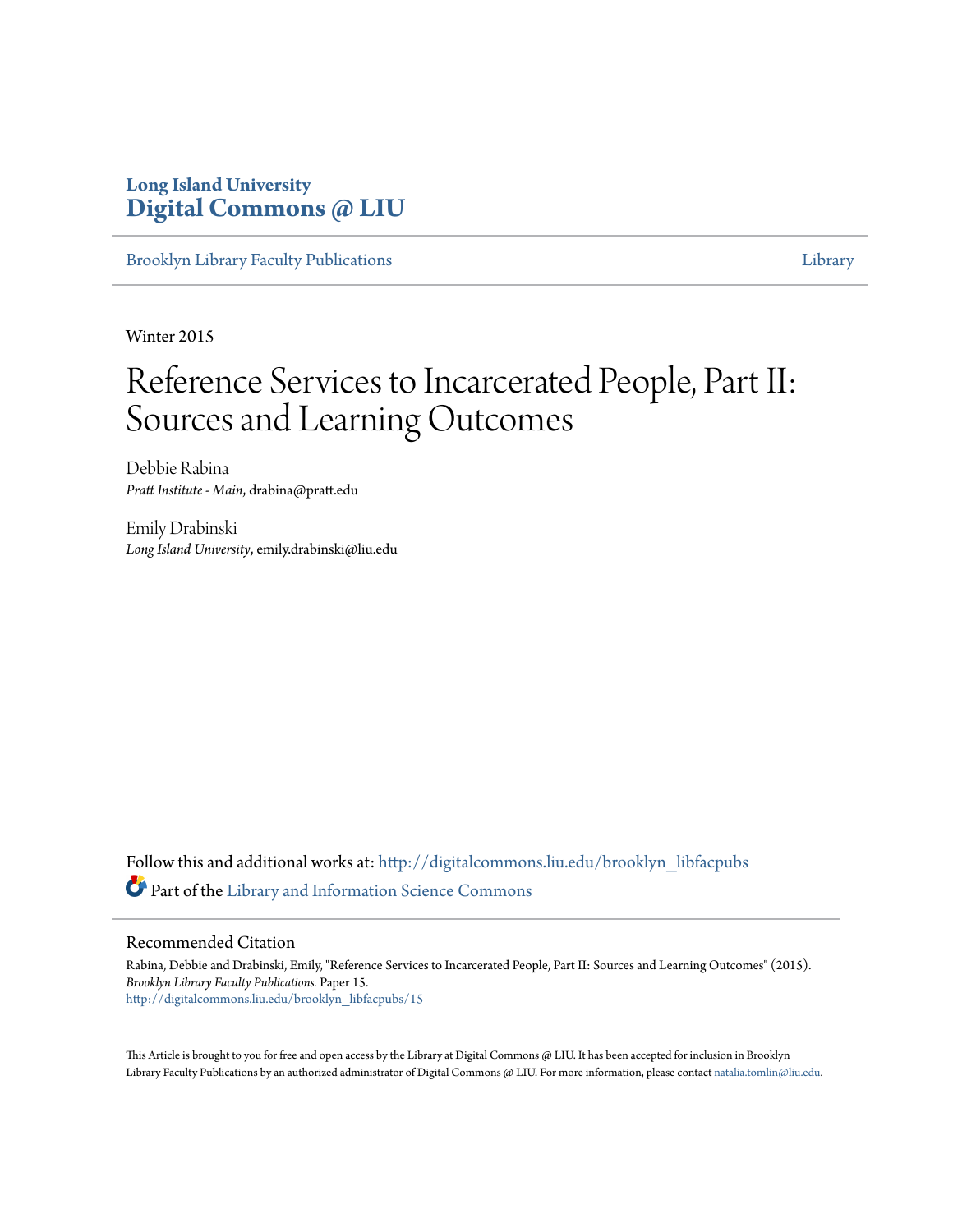# **Reference Services to Incarcerated People, Part II** *Sources and Learning Outcomes*

*During the 2013/14 academic year, students taking a required general reference course in a library and information science program answered reference questions from incarcerated individuals. The assignment was designed as a servicelearning project. Here we examine how well the assignment met the course and program-level learning objectives that students are expected to attain. We described the data collection and analysis, present our findings and make recommendation in ways to increase student learning outcome and ALA professional competencies from a services learning projects. Specifically we discuss the need to increase education in e-government sources since our findings indicated they are most useful for answering reference questions from incarcerated people.*

uring summer of 2013, a<br>
librarian from the New York<br>
Public Library (NYPL) de-<br>
partment that services the<br>
city's correctional facilities posted a librarian from the New York Public Library (NYPL) department that services the message to a New York, NY-area library listserv looking for volunteers to answer reference questions from incarcerated people. The authors, who teach a general reference course at a New York City (NYC) LIS school, contacted the supervising librarian of the New York Public Library's Correctional Services

program and volunteered their students to the task.

This article describes the results of two semesters of work. In the first section we describe the theoretical justifications for taking on the project. These justifications stem from two frameworks, service learning and professional commitment. Next, we describe the procedures and method for the project and describe the data sources and collection methods as well as the limitations. This is followed by an analysis of the data and discussion of the findings. Finally, we will conclude with the project outcomes and make recommendations for further development of the project.

#### **LIBRARY SERVICES TO PEOPLE IN PRISON**

Library services to incarcerated people in New York City and New York State are provided under myriad laws, regulations, and services. Prisoners do not have online access and their access to information is generally limited. Prisons are required by federal regulation to provide incarcerated people with access to the courts that meet a threshold of "reasonable access" by either by establishing law libraries in correctional

#### **Debbie Rabina and Emily Drabinski**

*Debbie Rabina ([drabina@pratt](mailto:drabina%40pratt.edu?subject=) [.edu](mailto:drabina%40pratt.edu?subject=)) is Professor at Pratt Institute, School of Library and Information Science in New York, New York. Emily Drabinski ([emily.drabinski@liu](mailto:emily.drabinski%40liu.edu?subject=) [.edu](mailto:emily.drabinski%40liu.edu?subject=)) is Coordinator of Instruction at Long Island University, Brooklyn, in Brooklyn, New York.* 

*We wish to thank Sarah Ball, Supervising Librarian of the New York Public Library Correctional Services Program for her invaluable guidance and support throughout the project and Emily Jacobson, NYPL Correctional Services librarian. We also wish to thank the 38 participant students for their service and commitment.*

Reference & User Services Quarterly, vol. 55, no. 2, pp. 123–31 © 2015 American Library Association. All rights reserved. Permission granted to reproduce for nonprofit, educational use.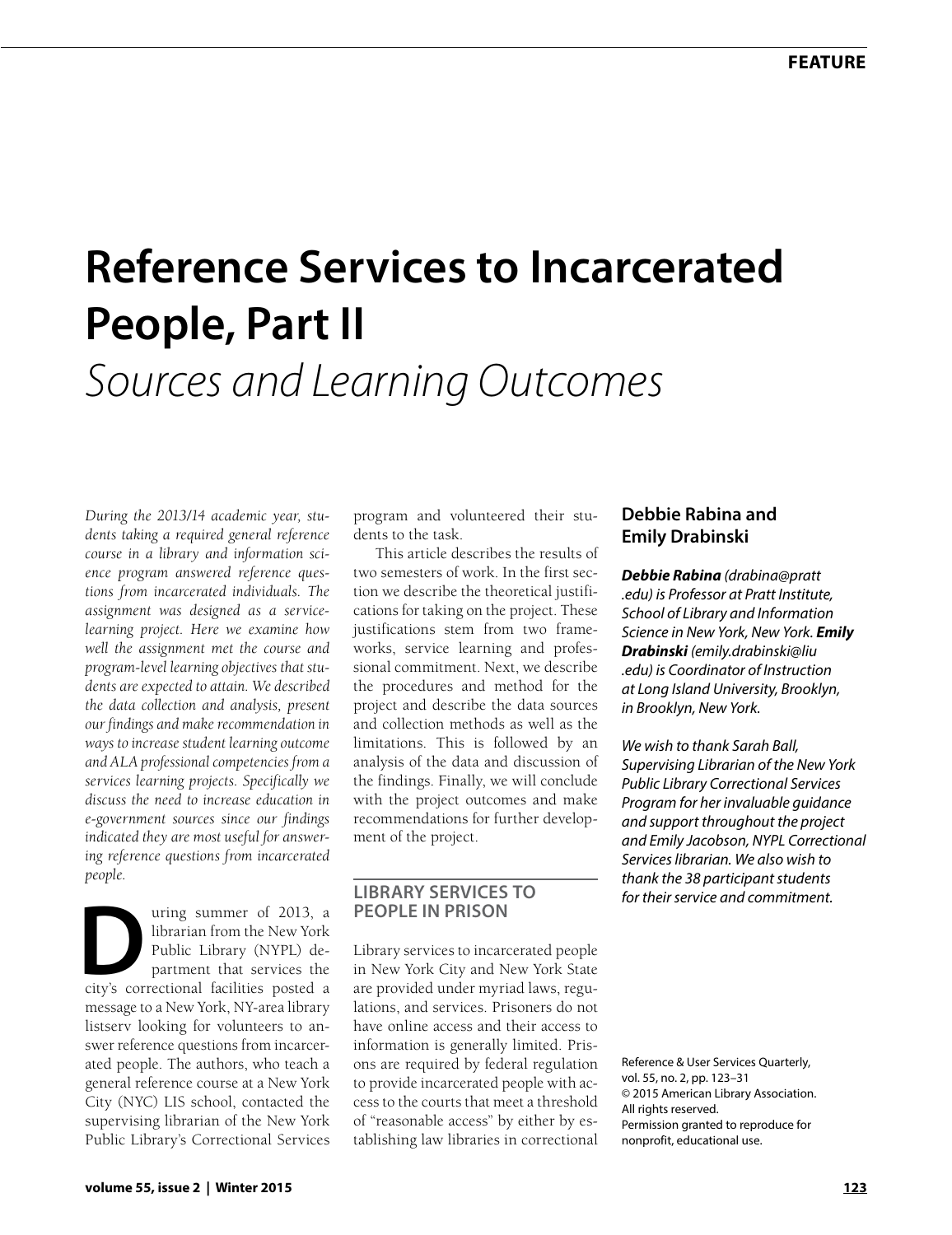facilities or by assigning lawyers for inmates or inmates to sources.<sup>1</sup> Given this state of affairs, inmates' ability to access information is limited and restricted in both print and online availability.

New York State provides limited library services to incarcerated people, focusing on law library services intended to help inmates aid in their own defense.<sup>2</sup> NYPL provides services beyond those required by law under their community outreach program.3 NYPL Correctional Services delivers literacy programming to teens and adult inmates in the NYC area, Riker's Island, and other area correctional facilities, and provides mail reference services to inmates. Since NYPL's program offers unique services, not available in other jurisdictions, they often receive reference requests from other cities and states, and make every effort to meet all reference requests. Many of the reference questions are answered by volunteers who are supervised by the NYPL librarians.

As of March 2014, New York housed more than 80,000 incarcerated people in both county and state facilities. The NY State Department of Correctional Services houses people who have been sentenced for longer than one year. In March 2014 this number was 53,968 people.<sup>4</sup> The remainder of incarcerated men and women are housed in county jails. The City of New York Department of Correction (DOC) has their own jurisdiction over the five boroughs and the people in prison there. Rikers Island is the main facility for New York City's DOC, with a capacity of housing approximately 15,000 individuals and a daily average of 12,000. It is a ten-jail compound located in the East River adjacent to LaGuardia Airport.5

New York State provides library services to its incarcerated population at both the state and county levels, but that service varies depending on location and the number of people in each facility. At the state level, general libraries are required to follow NY State Commission of Correction standards.<sup>6</sup> They are modeled on public libraries, staffed by librarians, and offer educational, informational, reference, and referral services to incarcerated patrons. As indicated above, prisons are required by federal regulation to provide incarcerated people with access to the courts that meet a threshold of "reasonable access" by either by establishing law libraries in correctional facilities or by assigning lawyers for inmates or inmates to sources. New York State has chosen to fulfill this requirement by establishing law libraries in State correctional facilities.7 Of the ninety prison law libraries in the state of New York, only four are staffed by librarians, the rest are staffed by correctional officers. County jails are different from state correctional facilities in that there is no state statutory that mandates general library services, however, legal resources are mandated through NY State's Commission of Correction. The New York State Library (NYSL) provides financial services to the state and county correctional facilities and helps maintain collections and resources for patrons. General libraries receive funding from NYSL based on incarceration populations: state correctional facilities

receive \$9.25 annually per incarcerated person and county facilities receive a flat \$175,000.<sup>8</sup>

The New York Public Library is one of the large public libraries to take an active role in providing library services to incarcerated individuals. In addition to the city and state mandated services, the Correctional Services Program at NYPL also delivers literacy programming to teens and adults in the justice system, circulates library services inside jail facilities, and provides mail reference services both within and beyond New York State. The most recent statistics from NYPL estimate more than nine hundred unique interactions are provided each month in the New York City area and that services reached twelve New York State facilities in December of 2012.<sup>9</sup> This does not include the large number of reference letters that Correctional Services receives, many of which are answered by volunteers under NYPL supervision. NYPL typically receives eight to fifteen reference requests from inmates weekly. These can range from the straightforward (e.g., list of halfway houses in the Syracuse area) to the intricate (e.g., detailed requests on starting a business, historical information, medical information, etc.). Many of the questions regarding inmate re-entry into society upon release are answered by publications prepared by NYPL. Questions on all other topics are answered by volunteers who conduct necessary research and data collection to compose the responses.

#### **PROJECT GOALS AND RATIONALE**

This project was designed to achieve outcomes that are consistent with the objectives of teaching students to provide information services and sources. These objectives are defined by the American Library Association (ALA) as part of their core competencies<sup>10</sup> and are reflected in the course description. Both the ALA competencies and the course objectives emphasize selection and evaluation of sources (ALA competency 5B), interaction with users (ALA competency 5C), and response to user needs (ALA competency 5F). In addition, the project was designed to meet program-wide objectives pertaining to research, communication, user-centered focus and LIS practice.<sup>11</sup>

We considered this project as particularly suitable for imparting reference skills and reinforcing professional ethical practices since it addresses actual information needs of real people, rather than the more typical instructor-generated reference questions. The pedagogy employed here is one of *service learning*, also referred to as *experiential learning*. John Dewey identified experiential learning as necessary for fostering learning in his book *Experience and Education*, an approach that has been widely used in library and information science education, most recently by Brzozowski, Homenda, and Roy; Currim, Cocciolo; Cooper; Overall; and Riddle.<sup>12</sup>

Brzozowski, Homenda, and Roy (2012) and Currim (2011) are recent examples of the use of service learning for LIS students as a way to directly introduce them to reference services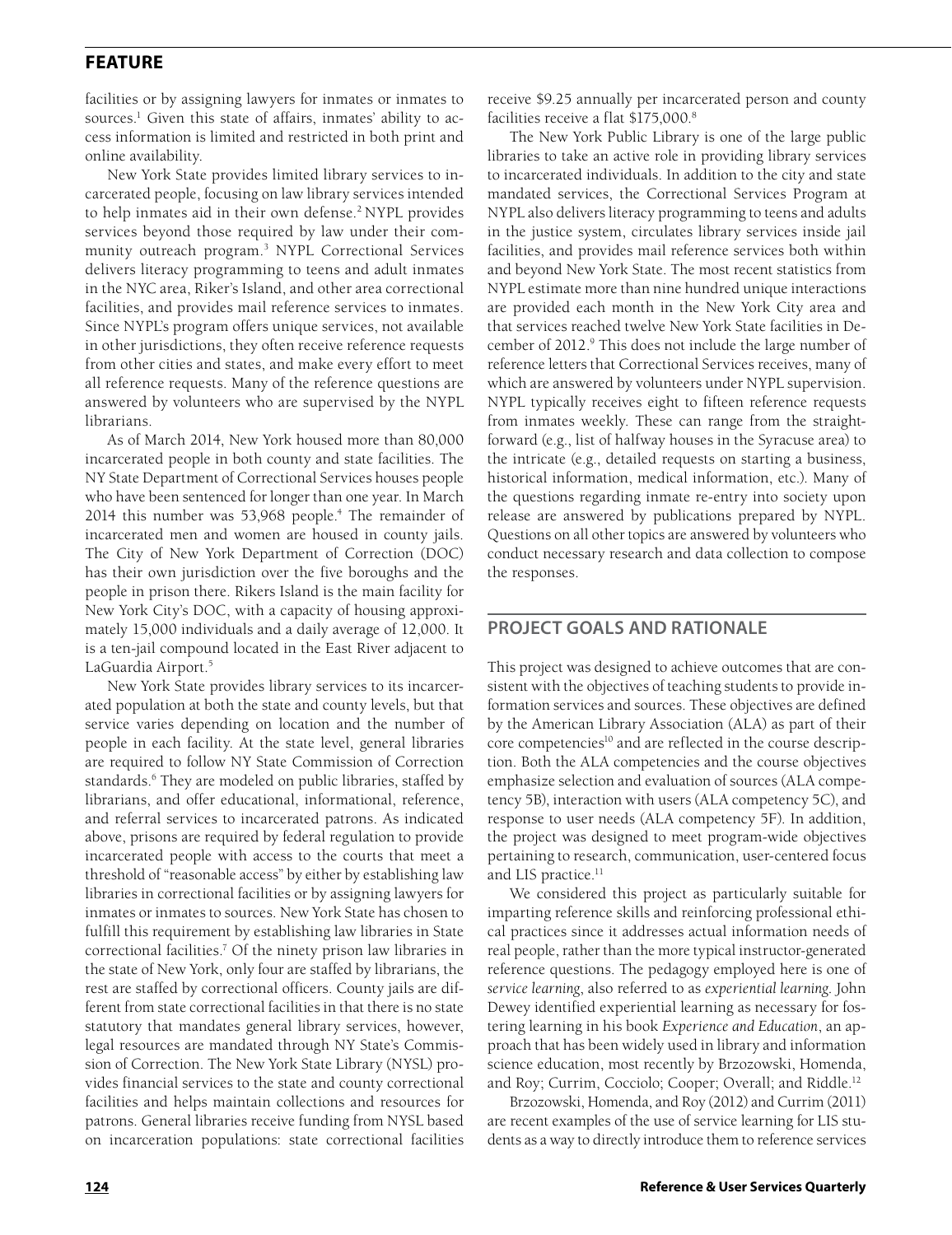and public library services. Currim describes how answering real users' reference questions helps students develop reference skills while providing a public service. Through answering reference questions on a non-for-profit website, specifically Internet Public Library2 (IPL2.org) students develop better people skills and achieve deeper levels of learning that reinforce the ALA core competencies.<sup>13</sup> Similarly, a group of researchers who instructed LIS students in a service learning project at a large urban public library found that service learning helps bridge the divide between theory and practice, helps students better understand the community they are serving, and allows students to grow personally and professionally.<sup>14</sup>

#### **PROBLEM STATEMENT AND RESEARCH QUESTIONS**

From the theoretical framework that guides our approach to service learning, we developed the following research questions aimed at identifying how well this project met the learning objectives at the course and program level.

RQ1: What types of sources are used most often when responding to inmates' reference requests?

RQ2: What student learning objectives are reinforced by this project?

#### **METHOD**

#### Basic Procedure

Students enrolled in an introductory reference course at Pratt Institute, School of Information and Library Science in NYC participated in the program during the Fall 2013 and Spring 2014 semesters. This is a required course, taught in a face-to-face classroom over the course of 15 weeks. A total of thirty-eight students participated in the project in two consecutive sections of the course.

On the second week of each semester, a representative from NYPL came to the class to describe the reference services provided by mail to incarcerated people, the proper protocol for the answers including NYPL practices and protocol for protecting patron confidentiality, the standard format and disclaimers accompanying each letter, length limitation set by the correctional facilities on inmates' mail, and, finally, the reference sources available from NYPL specifically for incarcerated patrons. One of these sources is *Connections*: a 268-page guide of resources to assist people in prison with reentry into society. The library distributes this guide to patrons often, and it is always in high demand (the 9000 copies print for 2014 ran out by mid-September).

Following the orientation session, we received on a weekly basis scanned letters from NYPL Correctional Services and the instructor assigned them to students. This occurred in the beginning of class and each letter was read out loud and

was followed by a discussion of the best search strategies and sources for filling the information request. Each student answered three inmate letters. The instructor made efforts for each student to answer questions addressing different subject areas.

Students had four to five days to respond to the question. Answers were emailed to the instructor, who reviewed the answers, and if necessary, requested corrections or modifications. Once complete, the answers were emailed to NYPL where they were printed out and mailed to the patrons. The process of answering the questions, including time needed for modifications, was one week.

#### Data Sources

The results presented here are based on two data sources. The first data source is a set of 112 letters written in response to inmates' reference questions. The second data source were thirty-eight post-project reflections that were collected from students. Student reflections were analyzed to identify the learning outcomes achieved by the project and for evidence linking the outcomes to program-wide student learning objectives, course objectives, and increased professional responsibility.

#### Data Analysis

The researchers completed Human Subject Assurance training as required by their university and followed patron confidentiality guidelines practiced by New York Public Library. All identifying information was separated from the reference questions, and no personal information was collected.

The researchers employed mainly qualitative content analysis methods and applied them to issues and themes that emerged from the data sources. Analysis followed steps described by Zhang and Wildmuth and included data preparation (anonymizing questions and responses, collecting data sources into spreadsheet), defining the unit of analysis (inmates questions, students responses, student reflections), developing themed categories, and coding the data sources.<sup>15</sup>

Manual coding was carried out the by the authors who identified broad categories based on the research questions. Both authors coded a sample of the data sources (8 percent) to determine inter-rater reliability, which was achieved at a 90 percent level. Subsequently, coding of data sources was divided between the authors.

#### Research Limitations and Project Challenges

This study is exploratory in nature and is the first in a series of research projects to come. To best allow themes to emerge, we did not prescribe a vocabulary or offer instructions to students beyond those necessary to the project. In other words, rather than ask students to indicate which of the course objectives were met in this project, we asked more open-ended questions such as "what did you learn from this project."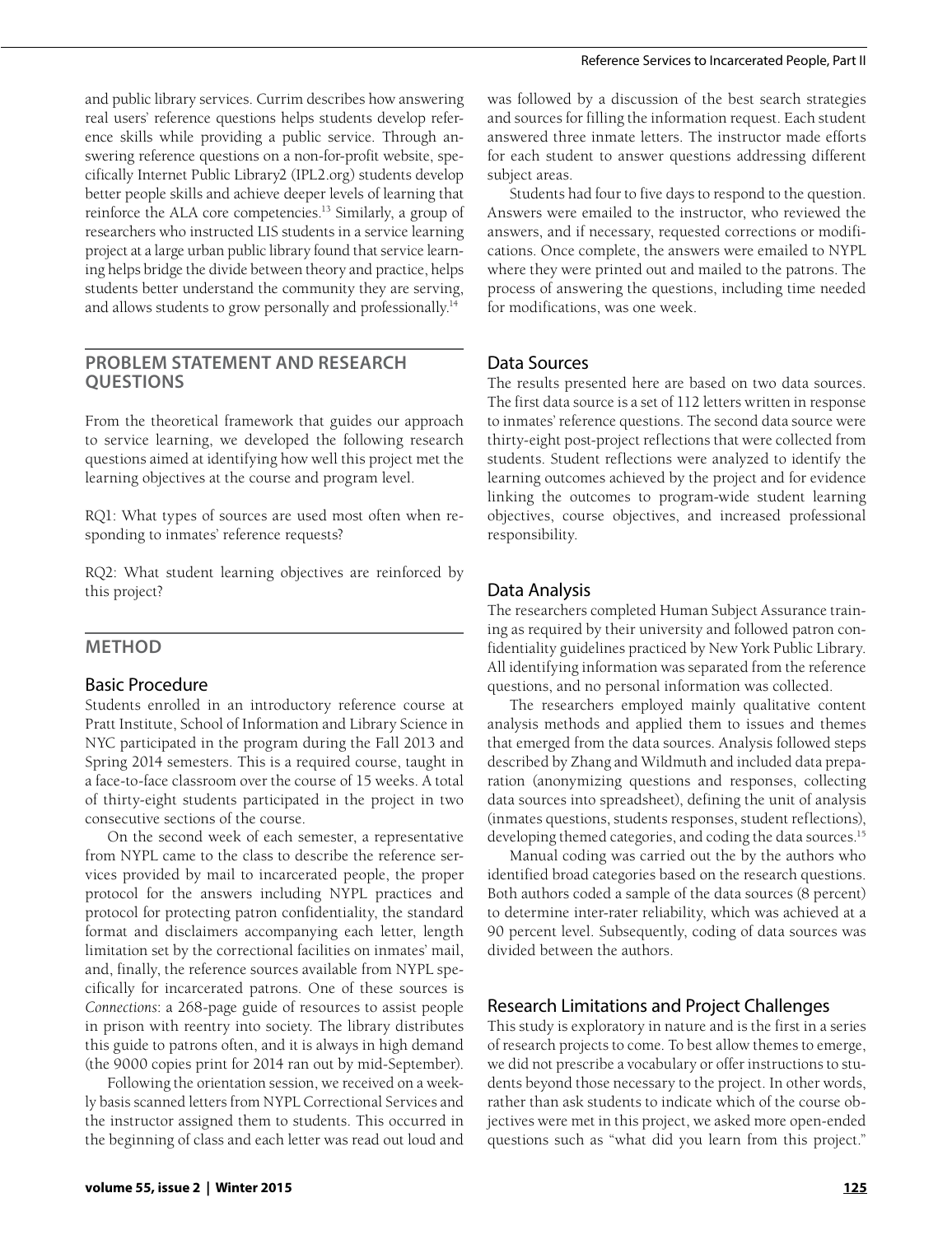|  |  |  |  | Table 1. Summary of reference materials used, absolute numbers |
|--|--|--|--|----------------------------------------------------------------|
|--|--|--|--|----------------------------------------------------------------|

| <b>Type of Source Used</b>                                                                                           | No. | <b>Examples of Sources</b>                                                                                       |
|----------------------------------------------------------------------------------------------------------------------|-----|------------------------------------------------------------------------------------------------------------------|
| Government sources:<br>federal, state, and local                                                                     | 70  | New York City Housing Authority (NYCHA)<br>Small Business Administration<br><b>FAFSA</b>                         |
| Traditional reference sources:<br>bibliographies, directories,<br>encyclopedias, newspaper,<br>and article databases | 58  | Oxford Companion to the Earth<br>Wikipedia<br><b>Britannica</b><br>Literary Market Place<br><b>ScienceDirect</b> |
| Miscellaneous websites:<br>commercial and user<br>generated                                                          | 40  | J.K. Rowling fan club<br>About.com<br>Publishers' websites                                                       |
| Connections book                                                                                                     | 25  | NYPL publication for NY inmate population                                                                        |
| Open access reference/scholarly sources                                                                              | 18  | Pubmed<br>National Geographic maps                                                                               |
| Advocacy groups                                                                                                      | 14  | Legal Aid Society<br>NACCP legal defense fund                                                                    |

While this made coding more challenging, we preferred not to limit students' reporting in the narrow vocabulary of the syllabus. Since this project is ongoing, the theme and categories that emerged from coding students' narratives will inform our future research projects.

We also faced challenges directly relating to the project, rather than to the data analysis. There were some questions we received that were outside the scope of allowed responses. NYPL does not answer any requests for private information, such as personal addresses or phone numbers. In cases when such requests were received, if a public address was available it was sent with an explanation that private information is outside scope. In another case, a patron asked for information about a group responsible for prison uprisings in Latin America, and this information was deemed too controversial to provide [S14\_R\_17]. In another case, the information provider (the Church of Satan) refused to respond to a student's request because the information would be shared with someone in prison [S14 R 07]. These limits on allowable content were unique to the population served.

#### **RESULTS**

As mentioned above, this project was part of a course in general reference, titled *Information Services and Sources*. The course focuses equally on introducing students to a variety of reference materials, as well as the service processes required for providing effective answers to reference questions. These two main objectives are articulated in the course description, as follows:

The course introduces the selection and evaluation of resources in all formats, the development of searching techniques, strategies for user-centered service, matching user needs to resources, and the provision of information services in changing technological environments.

To examine whether students used a variety of reference materials, we asked the following research question:

RQ1:What types of sources are used most often when responding to inmates' reference requests?

Table 1 shows the types of reference materials used by students. We identified six unique groups of reference types:

- 1. Government sources: This group included information sources from federal, state, and local information sources. These are all official websites with the extension .gov.
- 2. Traditional reference sources: These include bibliographic, biographic, geographic sources, directories, dictionaries, encyclopedias, and article databases. These have long been the bread-and-butter of reference instruction and still dominate the reference textbooks. While many of these are proprietary, we did include in this category freely available sources such as Wikipedia.
- 3. Miscellaneous websites and user-generated content: This category includes both commercial and usergenerated content such as websites of car manufacturers, book publishers, and similar. Hobbyist websites used included sites devoted to song lyrics or baseball statistics.
- 4. Connections: This category included questions that were answered using the NYPL *Connections* book that provides incarcerated people with information to prepare them for reentry into society upon their release.
- 5. Open access sources: In this group we included sources that are freely available to the public but are more scholarly in nature than those included in the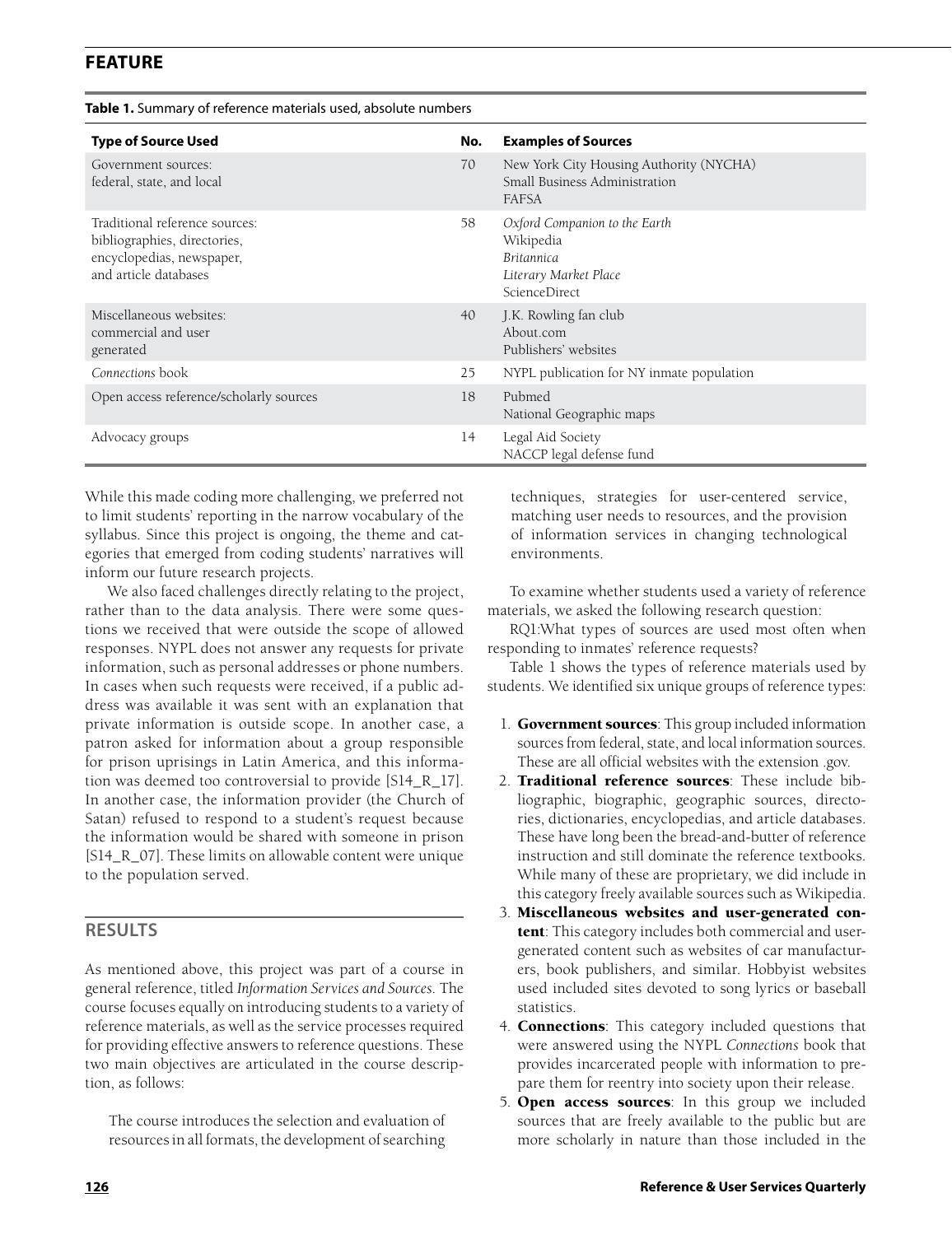

**Figure 1.** Types of reference materials used, percent

miscellaneous websites category. For example, students discovered that a good way to answer a very broad question was to provide a course syllabus on the topic. One inmate wanted information about "neuroscience." The student answered the question by sending a syllabus for an introductory university course and suggesting to the inmate that they write back with more specific questions.

6. Advocacy groups: These include non-government agencies that work directly or indirectly with inmates, such as various legal aid groups, groups focusing on educational, emotional, or social support of inmates and their families.

We found that the most frequently used sources were government sources, followed by traditional reference sources. The complete numeric breakdown, including examples of each type, is available in table 1.

Figure 1 shows the breakdown of the types of materials used as percentages. The largest groups, government information, accounted for 31 percent of the sources used, with advocacy groups providing the smallest percentage, 6.3 percent.

Since government sources emerged as a leading type, we wanted to learn more about the government sources used and to distinguish in a more granular way the types of sources that were used to respond to reference questions. We divided all government sources into groups by level of government: Federal, state, and local government, as well as international, which included foreign governments and non-governmental organizations (NGO). Table 2 shows the types of government sources used.

As instructors, it was our responsibility to assure that each student utilized a range of reference sources. To guarantee to the extent possible that each student will use different types of reference materials, we assigned each student letters that covered different areas. Upon examining the types of materials used by each student individually, we found that on average, each student used 3.5 reference types (i.e., not unique sources, but sources belonging to different group

types), with a mode of 4. This analysis, displayed in figure 2, included only the reference types ultimately used for the answer, and not all the sources used during the various stages of the search process.

#### Learning Objectives

Finally, we wanted to know whether this form of service learning was successful in helping students achieve program-level and course-level objectives, as expressed in our second research question:

RQ2: What student learning objectives are reinforced by this project?

We derived the course-level objectives from the course syllabus and grouped them into three categories that reflect both course-level objectives and the ALA core competencies 5B, 5C and 5F for Reference and User Services (see endnote 10):

- Selection and evaluation: Ability to understand and evaluate information sources, services, and activities in a variety of applied contexts
- Human interaction: Knowledge of the process of learning from a variety of sources and in different settings and ability to manage that process
- Professional ethics: Ability to make professional and socially responsible decisions in managing the process through which information agencies and organizations provide access to information to individual users and different groups of users

To answer this question, we asked students to provide detailed reports of their experience within one week of completing the final letter response.

Upon coding the reports we found that the percentage of students who reported that these course-level objectives were met ranged between 50–58 percent. Figure 3 shows course objectives met.

In addition, in RQ2 we wanted to capture the extent that this project met the program-level learning objectives. We defined program level objectives as those competencies students must demonstrate as a graduation requirement, specifically:

- 1. Research—Students carry out and apply research
- 2. Communication—Students demonstrate excellent communication skills and create and convey content
- 3. Technology—Students use information technology and digital tools effectively
- 4. User-Centered Focus—Students apply concepts related to use and users of information and user needs and perspectives
- 5. LIS Practice—Students perform within the framework of professional practice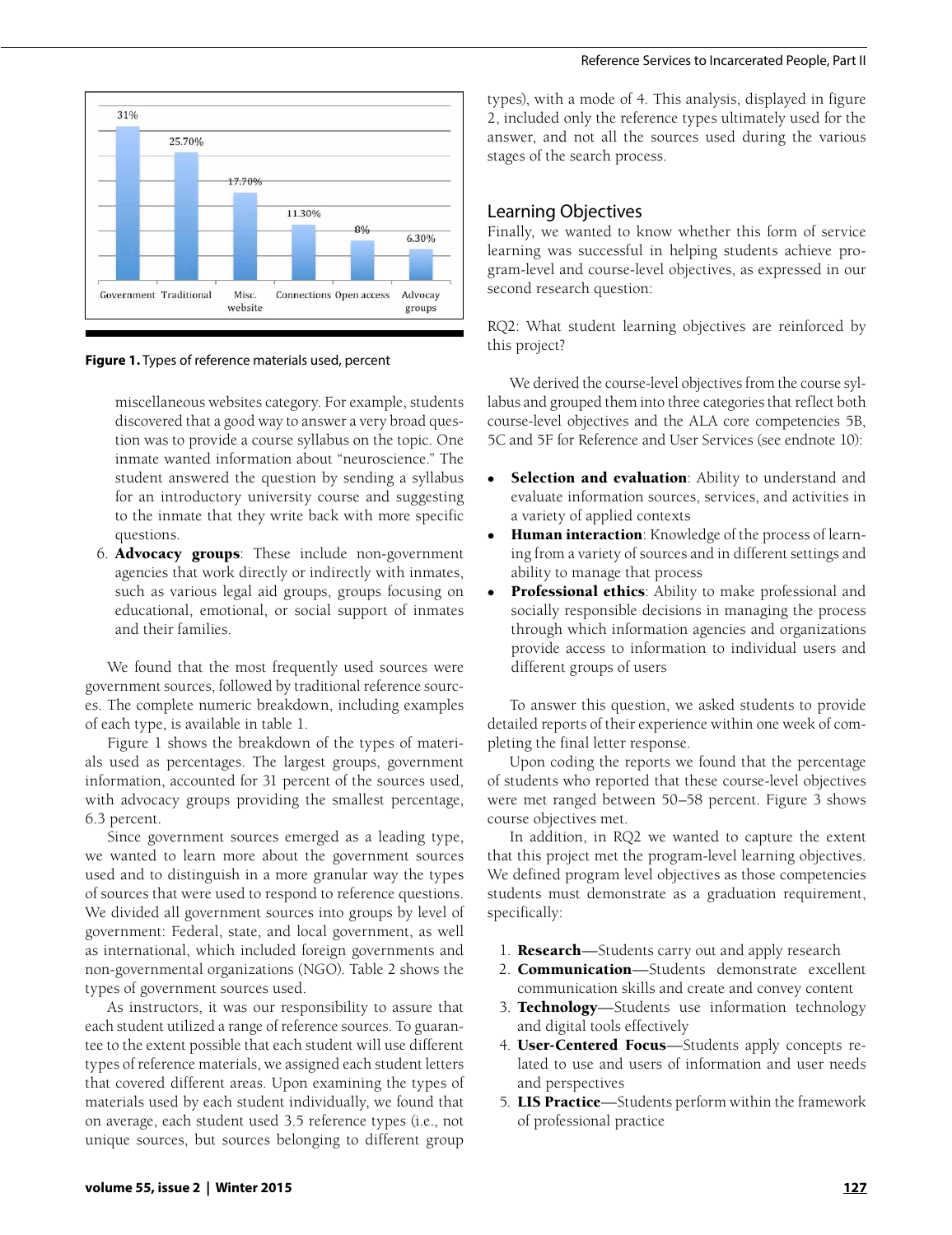| <b>Type of Source Used</b> | No. | <b>Examples of Sources</b>                                                                                                                                 |
|----------------------------|-----|------------------------------------------------------------------------------------------------------------------------------------------------------------|
| Federal government         | 29  | US Patents and Trademark Office.<br>Small Business Administration<br>Bureau of Alcohol, Tobacco and Firearms<br>Centers for Disease Control and Prevention |
| State government           | 17  | NYS Dept. of Homeless Services<br>NY Dept. of State<br>NYS Dept. of Environmental Conservation<br>NYS Dept. of Labor                                       |
| Local government           | 21  | NYC dept. of Sanitation<br>NYC Housing Authority<br><b>MTA</b>                                                                                             |
| International and NGO      | 3   | Gov. of China<br>United Nations                                                                                                                            |

Most students, 79 percent, felt that the assignment met the program-level outcome of research, and 63 percent felt they satisfied the objective of user-centered focus. Figure 4 shows the extent to which each of the program-level outcomes were met.

#### Sources Used by Students

We wanted to learn more about the different types of reference sources used by students while answering inmates' questions. While we appreciated the social value of the assignment, as instructors we wanted to know if this assignment met the objective of a general reference course that introduces students to a range of materials. We discovered that students used a wide variety reference sources to answer the question, thus fulfilling the course-level objective:

Knowledge of a variety of information sources: how they are structured, how information is retrieved from them, and about the contexts in which these resources function to communicate information (taken from course syllabus)

Students used mostly open access sources, but some proprietary article databases available from NYPL were used as well (ScienceDirect, Gale). They used PubMed and, directories and encyclopedias, and many newspaper archives from NYPL databases. By far the most surprising finding was that the largest resource group, almost a third (31 percent), was government information sources. These included the USPTO (US Patents and Trademark Office), FDsys Federal Digital System), and many more. One student said:

In answering these questions, government websites proved to be the most useful and inclusive source [F13\_R\_05]

Another student appreciated the intricate knowledge required to gain expertise in government information:



**Figure 2.** Number of reference types used by each student

The request for information about trademarking a name for a product line, and for starting new lines of clothing or soap required investigation into the United States Trademark and Patent Office website, looking for both product codes and procedural information. This required exploring the internal vocabulary used within the Trademark database, which was more complex and specific than expected. [F13\_R\_06]

This was supported by another statement in a report:

My initial thought was to include the official text of the law from US Code. However, given its length and dense legal language, I opted to instead include articles addressing the issue of ADA compliance for prisoners. This included a memo from the New York Department of State, and articles published online from advocacy organizations serving the disabled and prisoners. [F13\_R\_12]

LIS students interested in government information sources usually take a specialized reference course in this area. Such courses tend to focus heavily on statistical and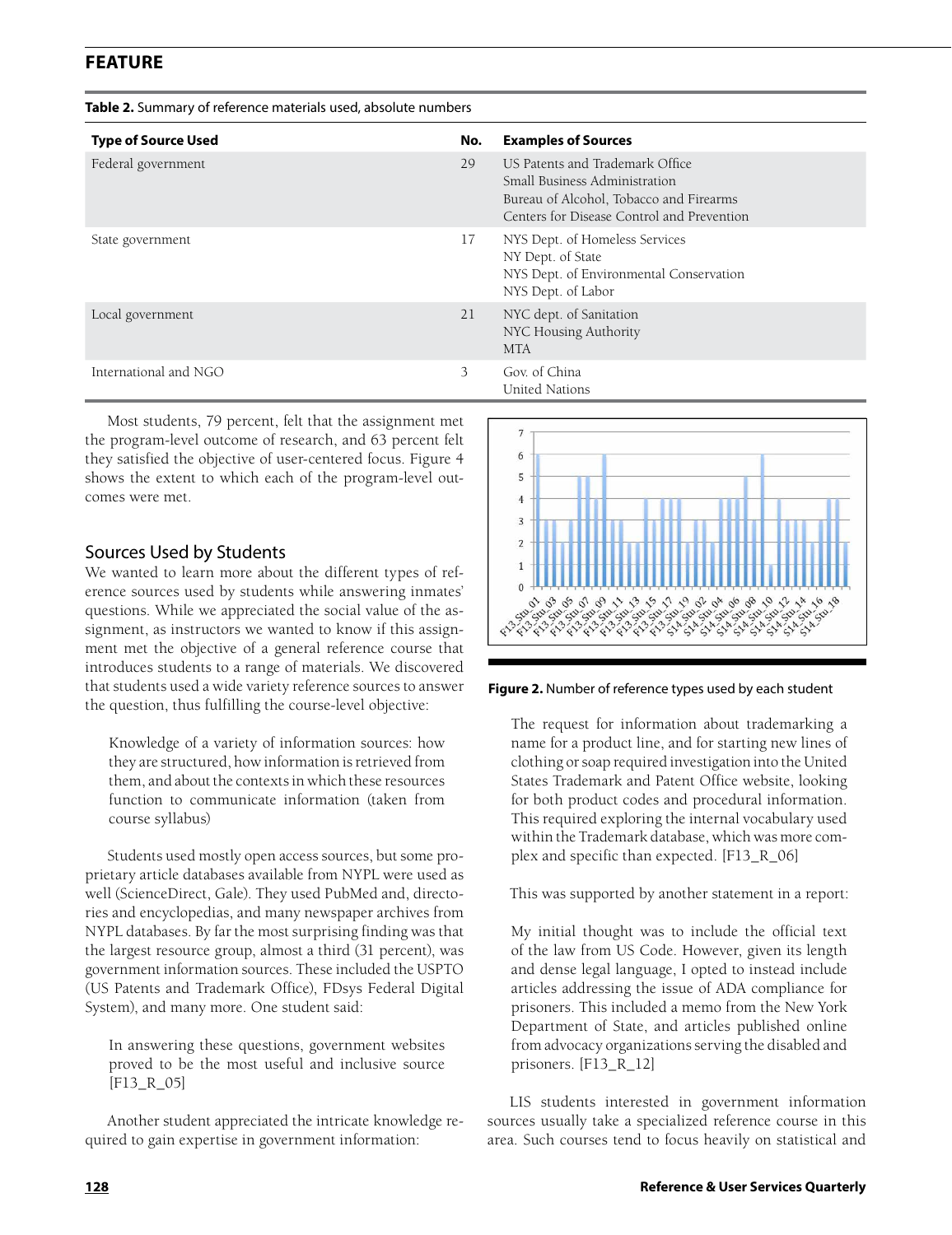



legislative information sources and are designed to assist advanced users in academic and research libraries. Introductory reference sources touch upon government sources in a cursory way and they are considered outside the scope of general reference. However, in recent years researchers have been arguing that government sources play an important role for public librarians in providing free access to public information.17

Given our evidence of the role of government sources in answering reference questions, we make our first recommendation:

*Recommendation 1:* Increase the teaching of government information sources to all students taking a required reference course.

#### Service Learning Perspective

We designed this project first and foremost to support the learning objectives of the students. These included outcomes pertaining to reference sources and selection, as discussed above, and outcomes pertaining to professional ethics, discussed below.

The majority of the students, 58 percent, indicated in their project reports that this project imparted lessons in professional ethics and human interactions. While this number is not as high as we would like, we hypothesize that this number can be accounted for by the fact that the report instructions were broadly phrased and did not solicit responses to specific objectives. In addition, a higher percentage of students, 63 percent, indicated that they developed a user-centered approach as a result of this project.

From this we draw our second recommendation:

*Recommendation 2*: Provide more detailed questions for students to address in the project reports.

Nonetheless, the majority of students did benefit directly in the area of professional ethics. One student expressed her growing understanding of her role:



**Figure 3.** Course learning outcome met **Figure 4.** Program level outcomes achieved

In a sense, I felt like an information liaison to the informationally challenged. [F13\_R\_04]

Students took pride in having participated in the project:

[it] was a unique and valuable opportunity for us to provide reference services to individuals whose access to information was limited. [F13\_R\_12]

It is a very special privilege to be allowed to help people in this situation. Most of us take access to the [I]nternet for granted and providing a service to those without forces one to consider their circumstances and imagine life from their perspective. [F13\_R\_15]

Because of my personal politics, I was very excited to participate in this project even before the class began. I feel that access to information is a fundamental human right, and I also believe in the humanization and assistance to people who are incarcerated, as a form of prison abolition work. So, I greatly enjoyed having a portion of class that also had a real-world impact on people's lives. [SP14\_R\_04]

Students also considered the guidelines from NYPL about information that is out of scope. The out-of-scope designation includes information about individuals—personal information such as address and phone number. There were several requests for personal information, but only information that is publicly available, such as professional contact information, was provided.

A student commented on this by saying:

This letter was very interesting since it made me question whether giving him this information was okay since he may have known the person personally, but since it was public knowledge my concerns were assuaged. [F13\_R\_08]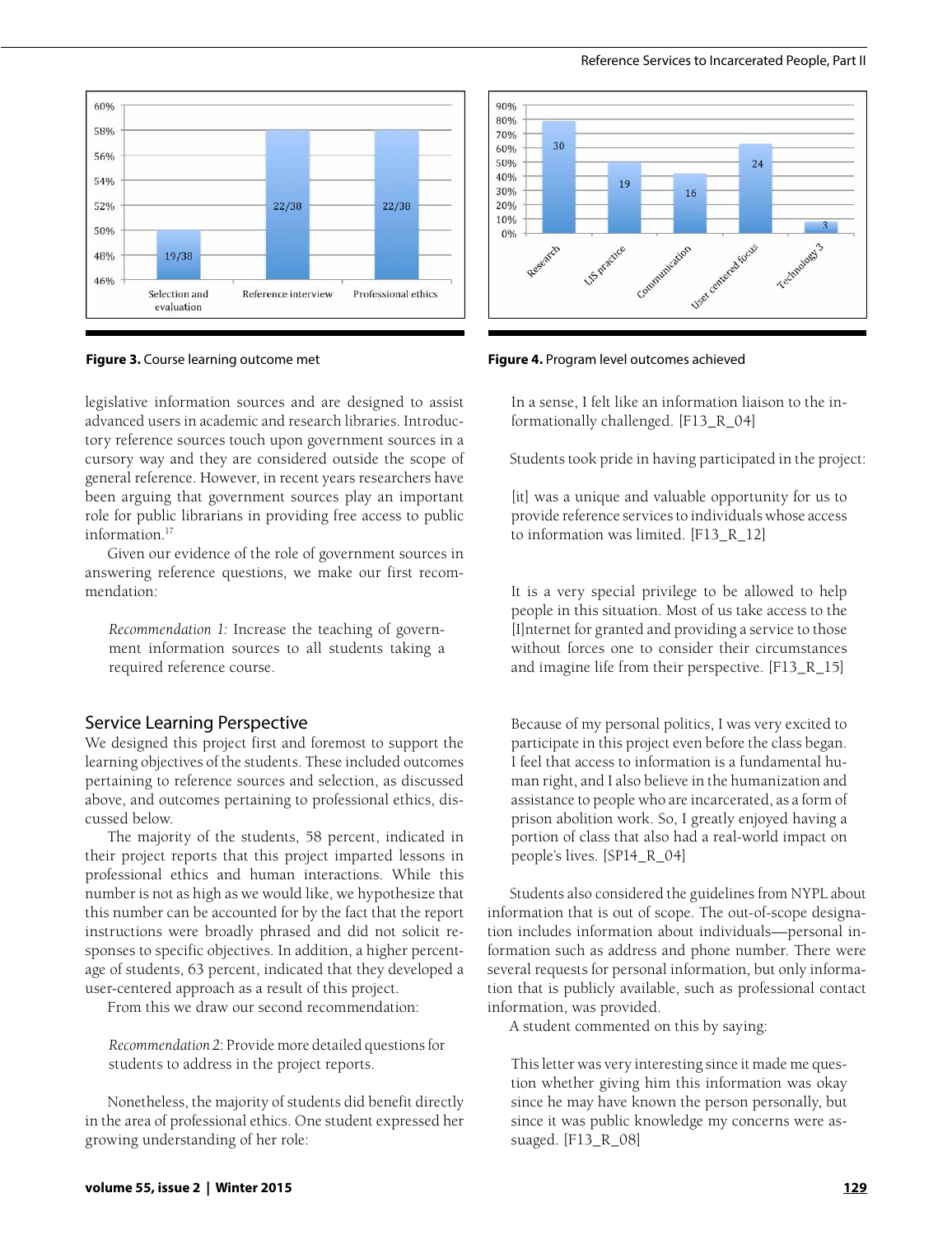Accordingly, students drew some important lessons on the reserving of judgment:

Another thing that I learned from the assignment was how to conduct reference in a professional and socially responsible manner. Lastly, I had to make sure my responses were neutral, adequate and not influenced by my preconceived notions of inmates or other particular situations. [F13\_R\_11]

I was forced to set aside my prejudices and anger toward these criminals and attempt to provide them with the best reference services I could provide in letter form. It is not my place to judge anyone. [SP14\_R\_14]

The second half of the question about crystals and minerals presented me with a conundrum. I believe that the use of crystals for healing is pseudoscience, but felt that the inmate had expressed an information need and it was my job to fulfill it without judgment [F13\_R\_01]

Students learned to overcome challenges arising from poor handwriting, poor language, or lengthy requests. One student observed:

My third letter had a rather lengthy but specific list of requested information. The inmate requested the names of ambassadors from seven countries to the United States, as well as postal and email addresses for their embassies in Washington, DC. He also requested the name of Permanent Representatives to the United Nations from three countries and the postal and email addresses for their Missions in New York. Finally, he requested postal and email addresses for seven major newspapers in the United States. [F13\_R\_12]

Another limitation is on certain supervised materials, although they are not defined anywhere. One student came across the following problem:

I originally was worried that I would not be able to answer this question. Loompanics, Delta Press, and Paladin Press all publish material that would not be allowed to enter a prison: books on guns, self defense, and martial arts. Delta Press publishes the infamous *Anarchist Cookbook*, which contains instructions for making bombs and manufacturing drugs at home. With instructions from Sarah Ball, Supervising Librarian of the NYPL's Correctional Services program, I sent samples from the catalogs, hoping they would get through prison security because they do not actually contain any of the objectionable content. [F13\_R\_02]

Perhaps best indicative of the overall fulfillment of learning objectives came from the following student statement:

This task was not only extremely valuable from a learning perspective, but also personally rewarding. This was a unique and highly effective way to respond to real-world reference requests, while at the same time providing an invaluable service to members of society with limited access to information. I was able to apply skills learned in the classroom to the practical task of providing relevant information to satisfy the request of someone in need. In the process I was able to hone my own reference and research skills, utilizing sources and search strategies from my own experience and learned in the classroom. I was also able to apply my own communication skills in drafting the written responses—seeking professionalism at each step of the way. Ultimately this task made me more confident in my reference abilities and I appreciated the rewarding opportunity to provide assistance to someone with a need. [F13\_R\_12]

#### **CONCLUSIONS AND FURTHER RESEARCH**

From a service-learning perspective, this project was successful in meeting the course and program learning objectives while providing a rewarding experience for students. The results of our study established that we were able to fulfill the learning objectives of students as well as to provide valuable reference services to our users.

This project demonstrates the vital role of government information in serving the needs of incarcerated individuals and in increasing student learning outcomes. In addition to serving the needs of people in prison, government information proved valuable as a knowledge platform for student engagement.

We intend to continue this service to incarcerated individuals in a joint effort with NYPL, and to expand the research in this area. We are in the process of collecting direct feedback from prison patrons by including a set of satisfaction questions for them.

#### **References**

- 1. 28 CFR 542.1—Purpose and Scope, www.law.cornell.edu/cfr/ text/28/543.10.
- 2. "Library Services in New York State's Correctional Facilities," New York State Library, www.nysl.nysed.gov/libdev/outreach/ corr.htm.
- 3. "Correctional Services Program," www.nypl.org/help/commu nity-outreach/correctional-services.
- 4. "Inmate Population Statistics," New York State Commission of Correction, April 5, 2014, www.scoc.ny.gov/pop.htm.
- 5. "About DOC: Facilities Overview," City of New York Department of Correction, 2014, www.nyc.gov/html/doc/html/about/facilities\_overview.shtml.